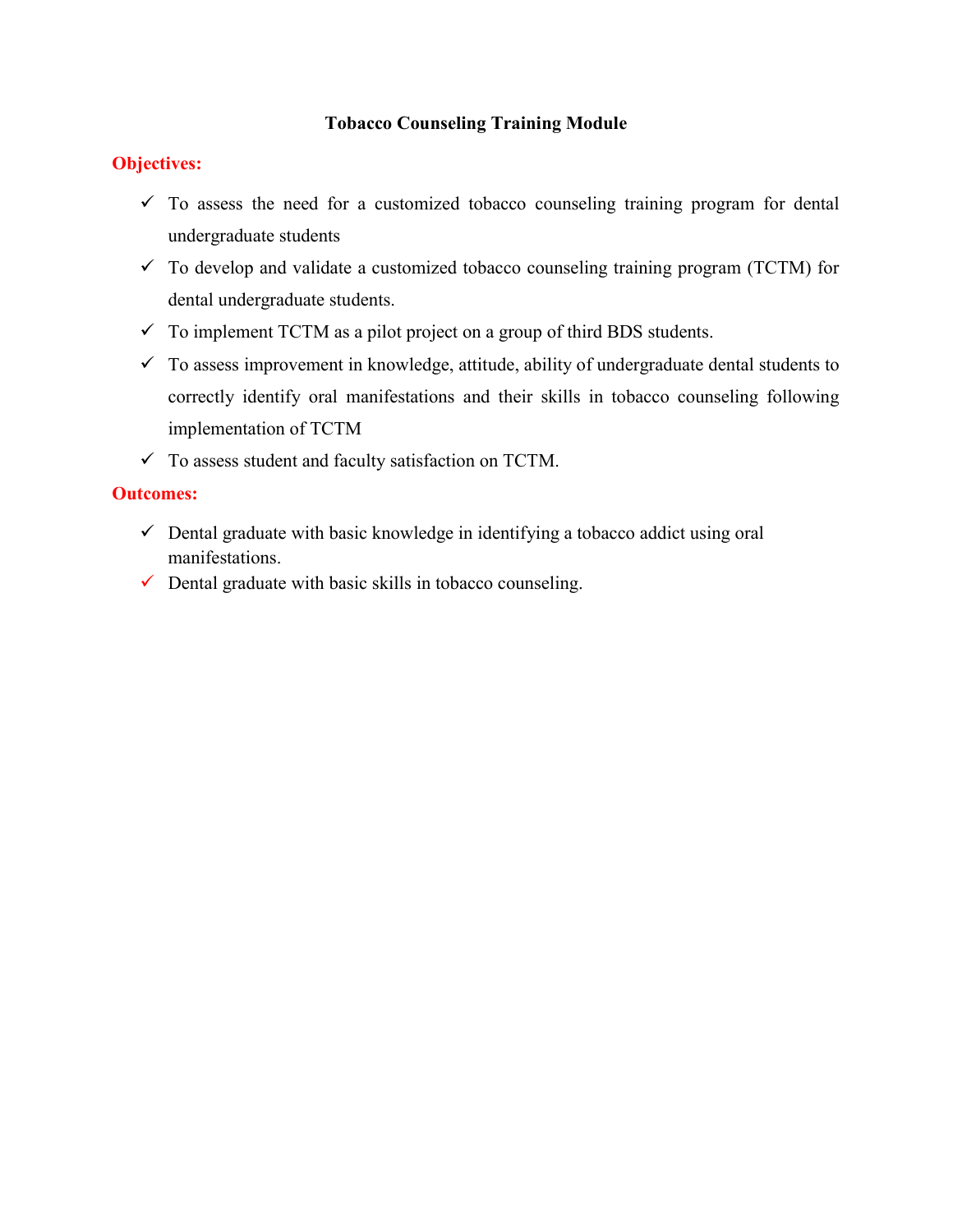### Session 1: Global pattern, trends and impact of tobacco consumption,

#### Learning objectives:

- $\checkmark$  To appraise the participants on magnitude of tobacco consumption with updates on global, national, regional/local trends
- $\checkmark$  To appraise the participants on global, national, regional/local pattern of tobacco consumption
- $\checkmark$  To make participants understand the social, economic, health and environment related impact of tobacco consumption

### Learning outcomes:

 $\checkmark$  At the end of this session participants will have increase in their knowledge on global, national, regional/local trends and pattern of tobacco consumption.

### Teaching material that will be used:

- $\checkmark$  Power point presentation
- $\checkmark$  Resource material for further reading and reference
- $\checkmark$  Activity sheets
- $\checkmark$  Flipchart and markers
- $\checkmark$  Videos on tobacco consumption pattern

#### Total duration of session: 90 minutes

Trainees: Ten third BDS students

Training time: Second round of clinical postings in Public Health Dentistry

Facilitator: Public Health Dentist

- $\checkmark$  Pre-session evaluation 5 minutes
- $\checkmark$  Introduction that includes brainstorming 5 minutes
- $\checkmark$  Lecture using power point presentation: 25 minutes
- $\checkmark$  Video demonstration on pattern of tobacco consumption 20 minutes
- $\checkmark$  Interactive group discussion (Group Activity) 20 minutes
- $\checkmark$  Post session evaluation using MCQs / quiz 10 minutes
- $\checkmark$  Feedback on session 5 minutes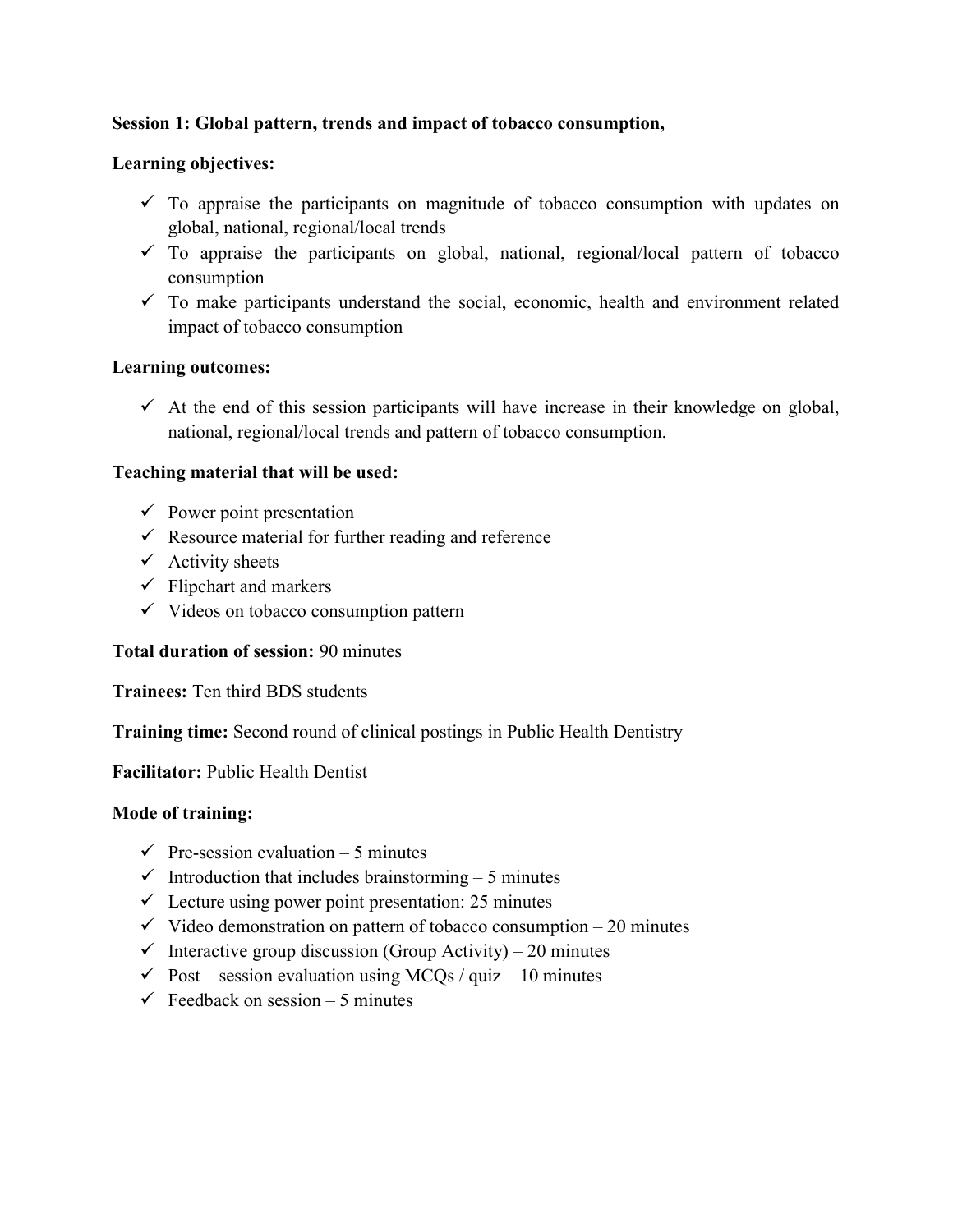## Session 2: Role of health and oral health care providers in reducing the tobacco burden

#### Learning objectives:

- $\checkmark$  To make participants realize the role of oral health care providers in helping a tobacco user to quit
- $\checkmark$  To make participants understand the simple tools of recording level of tobacco dependence
- $\checkmark$  To make participants understand the applicability of "STAR", "5A" and "5R" in tobacco counseling
- $\checkmark$  To motivate participants to undertake tobacco counseling as a routine in their practice

## Learning outcomes:

- $\checkmark$  At the end of this session participants will realize their responsibility towards reducing tobacco burden in society and will be motivated to adopt tobacco counseling as a routine in their practice.
- $\checkmark$  Participants will be able to use Fagerstorm Scale for assessing nicotine dependence among smokers and smokeless tobacco users
- $\checkmark$  Participants will be able to adopt a suitable approach for tobacco counseling

## Teaching material required:

- $\checkmark$  Power point presentation
- $\checkmark$  Resource material for further reading and reference
- $\checkmark$  Activity sheets
- $\checkmark$  Flipchart and markers
- $\checkmark$  Experience sharing

#### Total duration of session: 90 minutes

Trainees: Ten third BDS students

Training time: Second round of clinical postings in Public Health Dentistry

Facilitators: Public Health Dentist, Oral physician, Oral Surgeon, Periodontist, Private dental practioner (At least two of these specialists will handle the session)

- $\checkmark$  Pre-session evaluation 5 minutes
- $\checkmark$  Introduction that includes brainstorming 5 minutes
- $\checkmark$  Lecture using power point presentation: 20 minutes
- $\checkmark$  Demonstration on how to use Fagerstorm Test for Nicotine Dependence (FTND) for smokers and smokeless tobacco users using role play/ Standardized patients – 15 minutes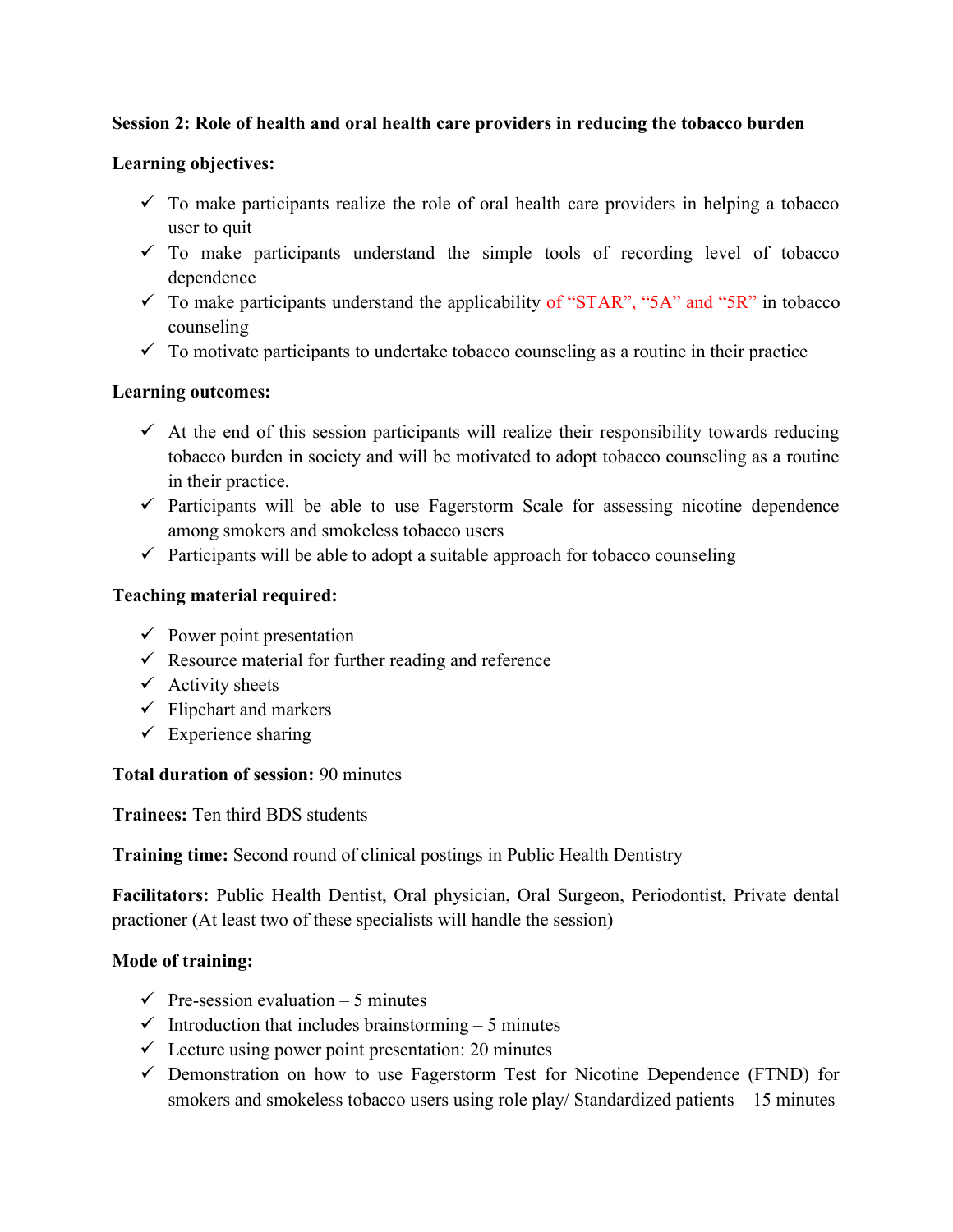- Experience sharing on how a dentist can contribute in reducing tobacco burden  $-15$ minutes
- $\checkmark$  Interactive group discussion (Group Activity) 15 minutes
- $\checkmark$  Post session evaluation using MCQs / quiz 10 minutes
- $\checkmark$  Feedback on session 5 minutes

### Session 3: Alarming oral manifestations in a tobacco user

### Learning objectives:

- $\checkmark$  To enable participants to identify and differentiate the most common oral manifestations in a smoker and smokeless tobacco user
- $\checkmark$  To enable participants to link the oral manifestations to tobacco use with general and oral health
- $\checkmark$  To make participants realize the importance of utilizing this opportunity to motivate tobacco user to quit his habit

## Learning outcomes: At the end of this session participants will demonstrate

- $\checkmark$  An increase in their ability to correctly identify various oral manifestations in a smoker and smokeless tobacco user.
- $\checkmark$  An improvement in their attitude towards tobacco counseling

## Teaching material required:

- $\checkmark$  Power point presentation
- $\checkmark$  Resource material for further reading and reference
- $\checkmark$  Activity sheets
- $\checkmark$  Flipchart and markers
- $\checkmark$  Videos on various oral manifestations in smoker and smokeless tobacco user

## Total duration of session: 90 minutes

Trainees: Ten third BDS students

Training time: Second round of clinical postings in Public Health Dentistry

Facilitators: Public Health Dentist, Oral physician, Oral Surgeon, Periodontist, Private dental practioner (At least two of these specialists will handle the session)

- $\checkmark$  Pre-session evaluation 5 minutes
- $\checkmark$  Introduction that includes brainstorming 5 minutes
- $\checkmark$  Lecture using power point presentation: 20 minutes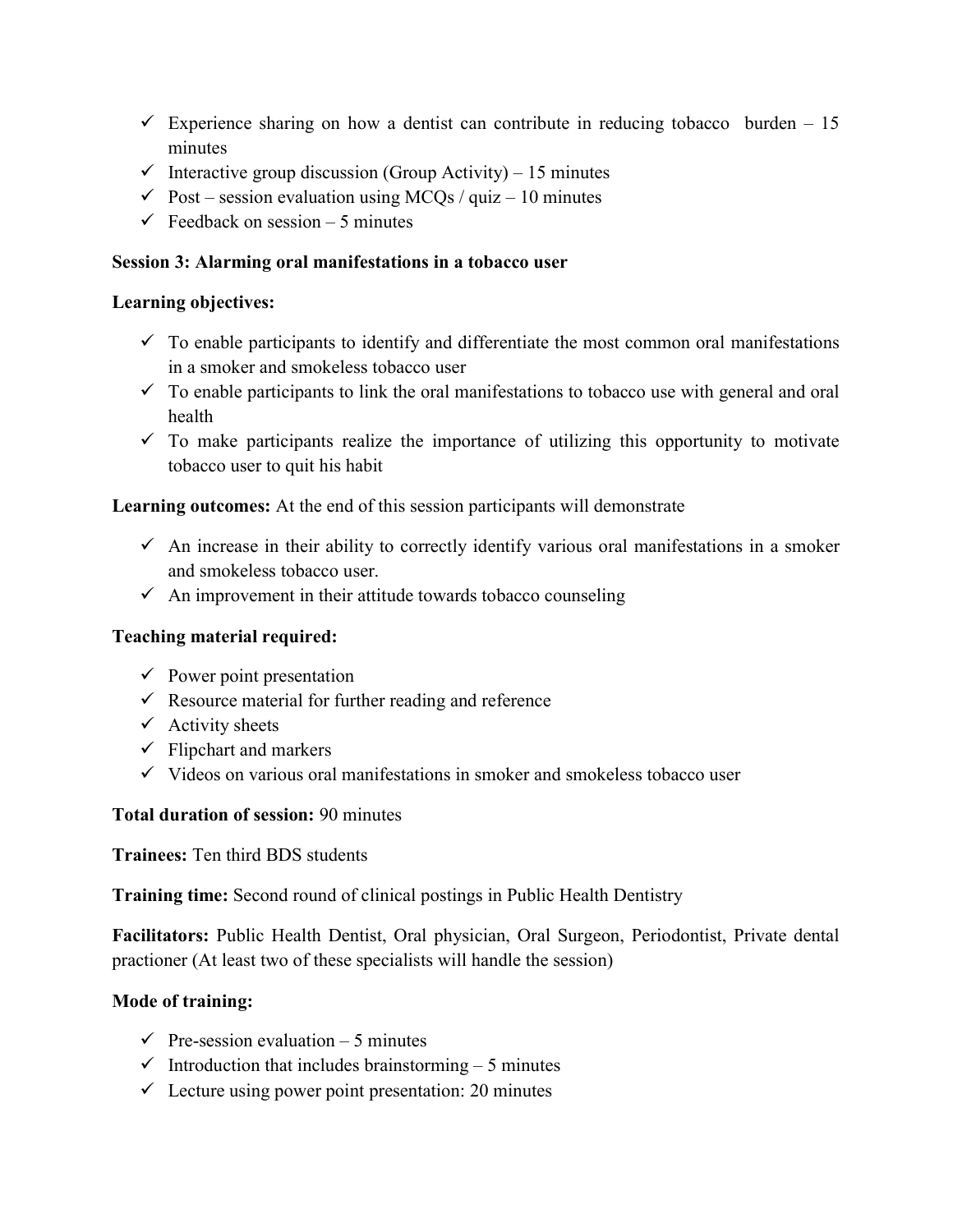- $\checkmark$  Video Demonstration on various oral manifestations in smoker and smokeless tobacco user  $-15$  minutes
- $\checkmark$  Experience sharing by experts on how to identify, differentiate and link these findings to tobacco counseling – 15 minutes
- $\checkmark$  Interactive group discussion (Group Activity) 15 minutes
- $\checkmark$  Post session evaluation using MCOs / quiz 10 minutes
- $\checkmark$  Feedback on session 5 minutes

### Session 4: Introduction to behavioral theories and motivational interview

### Learning objectives:

- $\checkmark$  To introduce the basic theories on behavior management among adults
- $\checkmark$  To make participants understand the principles of behavior management among adults
- $\checkmark$  To make participants understand the various stages a person may undergo before any behavior change

Learning outcomes: At the end of this session participants will demonstrate

- $\checkmark$  An increase in their knowledge on behavioral theories that can be applied in tobacco counseling.
- $\checkmark$  An increase in self confidence to apply these theories in tobacco counseling

#### Teaching material required:

- $\checkmark$  Power point presentation
- $\checkmark$  Resource material for further reading and reference
- $\checkmark$  Activity sheets
- $\checkmark$  Flipchart and markers
- $\checkmark$  Videos on how the behavioral theories could be adopted for tobacco counseling

#### Total duration of session: 90 minutes

Trainees: Ten third BDS students

Training time: Second round of clinical postings in Public Health Dentistry

Facilitator: Clinical Psychologist/ Psychiatrist, Public Health Dentist, Pedodontist (At least two of these specialists will handle the session)

- $\checkmark$  Pre-session evaluation 5 minutes
- $\checkmark$  Introduction that includes brainstorming 5 minutes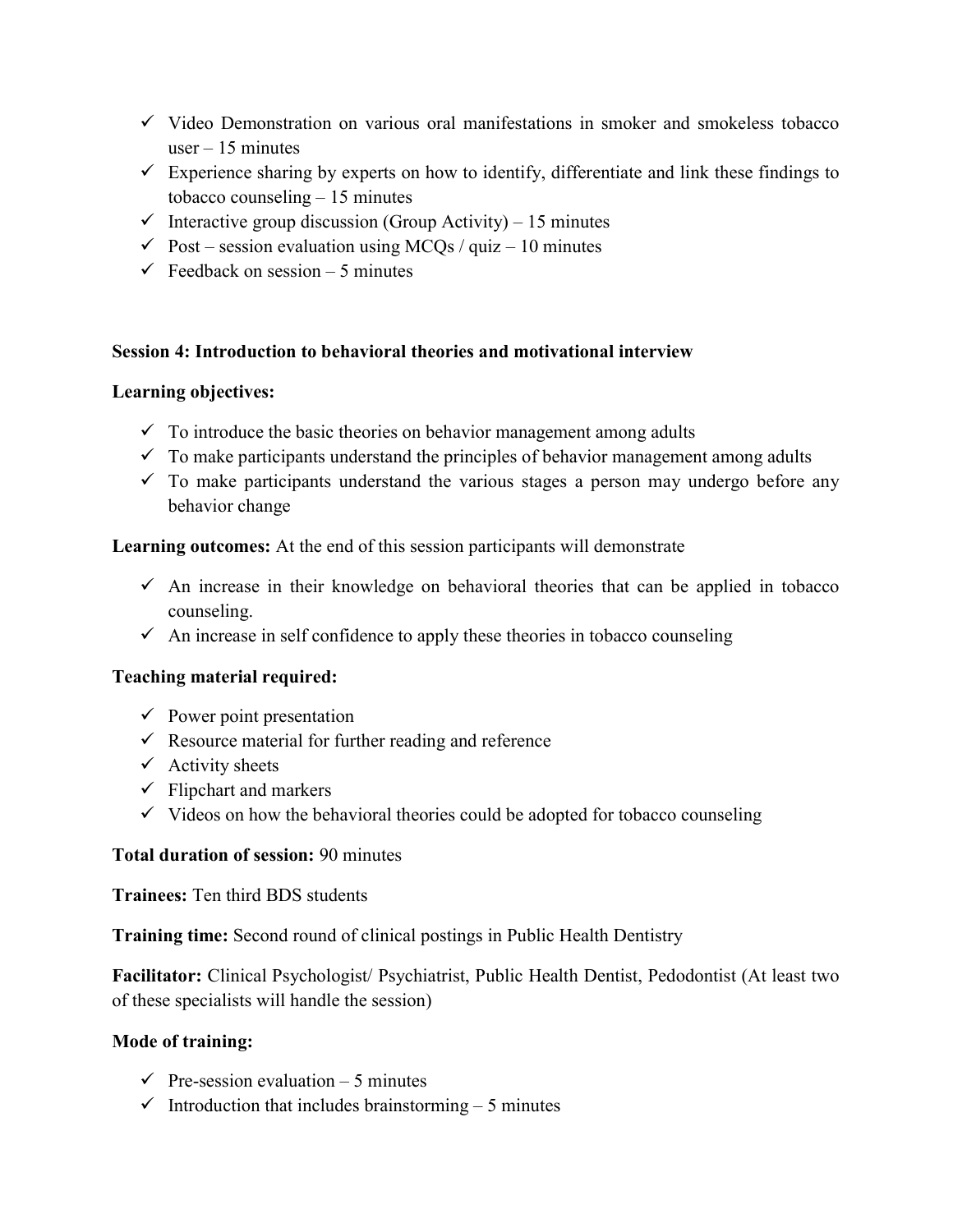- $\checkmark$  Lecture using power point presentation: 20 minutes
- $\checkmark$  Video Demonstration on how motivational interview principles could be adopted for tobacco counseling – 15 minutes
- $\checkmark$  Interactive group discussion (Group Activity) 15 minutes
- $\checkmark$  Post session evaluation using MCQs / quiz 10 minutes
- $\checkmark$  Feedback on session 5 minutes

# Session 5: Tobacco counseling using Expanded Calgary - Cambridge Communication Skill framework

### Learning objectives:

- $\checkmark$  To introduce the basic concepts in Expanded Calgary Cambridge Communication Skill framework
- $\checkmark$  To adopt Expanded Calgary Cambridge Communication Skill framework for tobacco counseling
- $\checkmark$  To increase awareness among participants on referral centers in the region for further follow up

Learning outcomes: At the end of this session participants will demonstrate

- $\checkmark$  An improvement in their communication skills in tobacco counseling
- $\checkmark$  An increase in self confidence in undertaking tobacco counseling using Expanded Calgary - Cambridge Communication Skill Framework
- $\checkmark$  An increase in awareness on nearby referral centers for further follow up and management

## Teaching material required:

- $\checkmark$  Power point presentation on Expanded Calgary Cambridge Communication skill framework
- $\checkmark$  Resource material for further reading and reference
- $\checkmark$  Activity sheets
- $\checkmark$  Flipchart and markers
- $\checkmark$  Videos on do and don'ts (good and poor counseling videos)

## Total duration of session: 90 minutes

Trainees: Ten third BDS students

Training time: Second round of clinical postings in Public Health Dentistry

Facilitator: Clinical Psychologist/ Psychiatrist, Public Health Dentist, Pedodontist (At least two of these specialists will handle the session)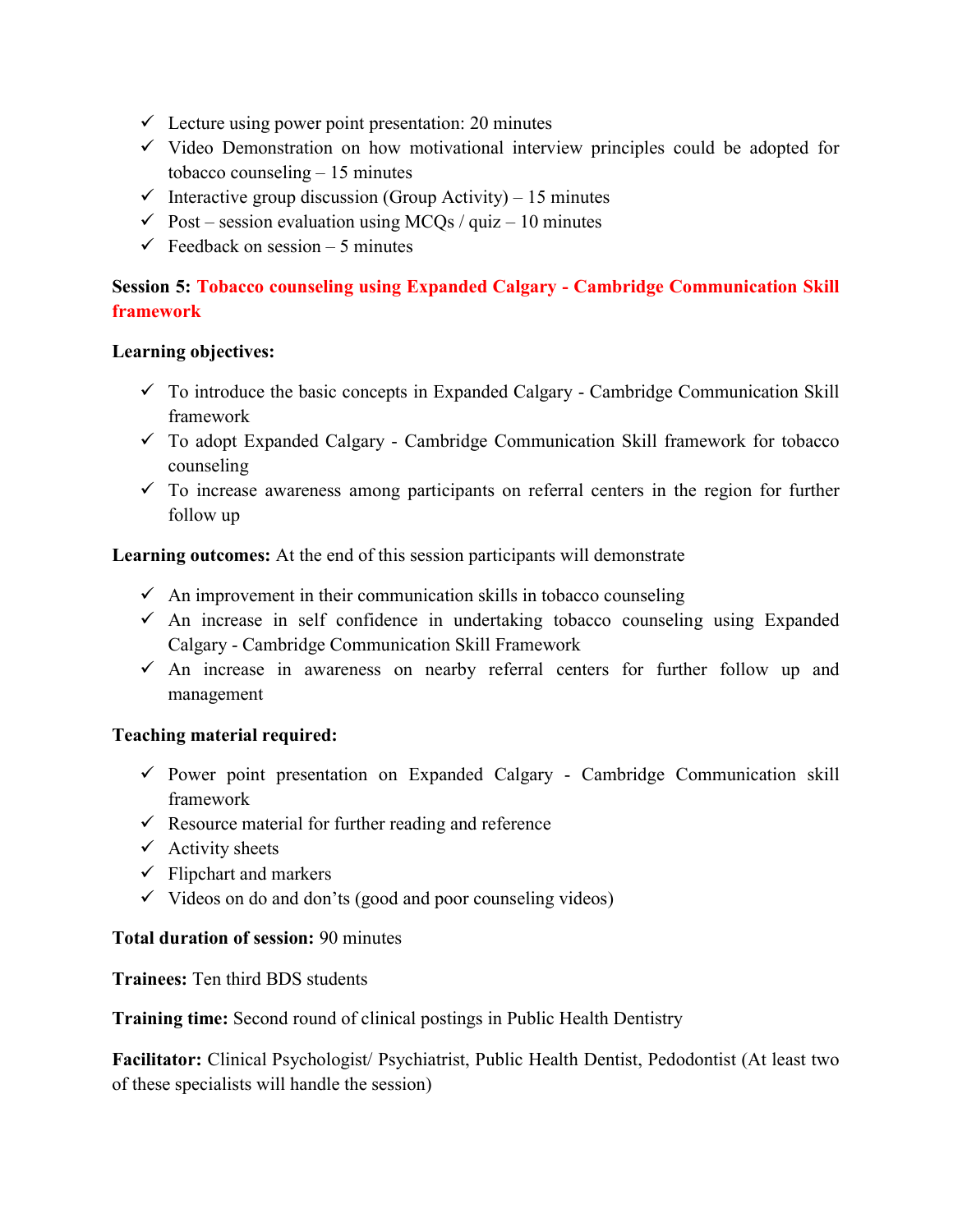### Mode of training:

- $\checkmark$  Pre-session evaluation 5 minutes
- $\checkmark$  Introduction that includes brainstorming 5 minutes
- $\checkmark$  Lecture using power point presentation: 20 minutes
- $\checkmark$  Video Demonstration on a how a good and bad tobacco counseling look like 15 minutes
- $\checkmark$  Interactive group discussion (Small group Activity students in pairs or triads doing role-play on tobacco counseling)  $-15$  minutes
- $\checkmark$  Post session evaluation using MCQs / quiz 10 minutes
- $\checkmark$  Feedback on session 5 minutes

### Expanded Calgary – Cambridge Communication skills framework